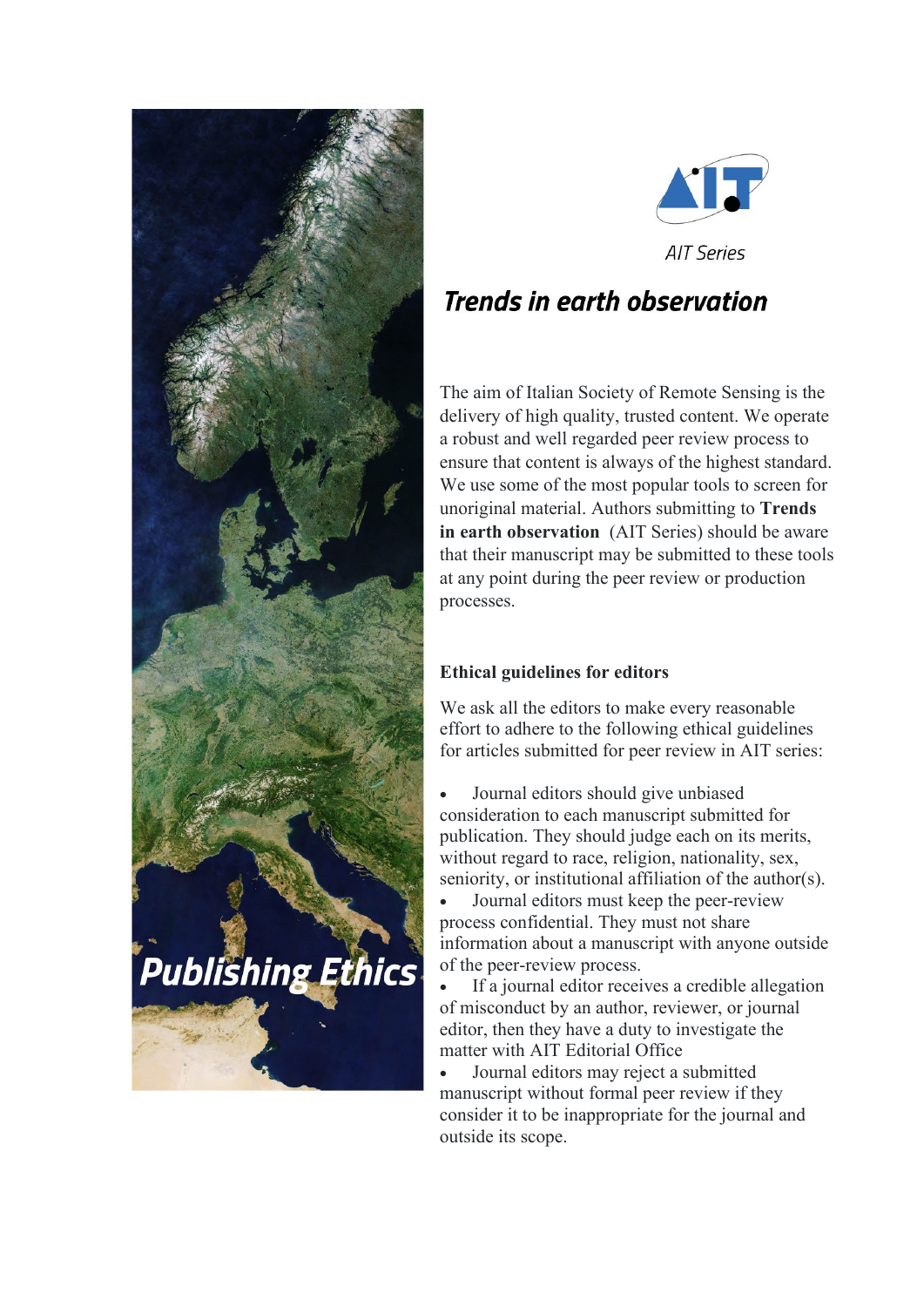• Journal editors should make all reasonable effort to process submissions on time.

• Journal editors should delegate the peer review of any original self-authored research article to a member of the editorial or advisory board as appropriate.

If a journal editor receives convincing evidence that the main substance or conclusions of an article published in the journal are incorrect, then, in consultation with AIT Editorial Office, the journal editor should ensure the publication of an appropriate notice of correction.

• Any data or analysis presented in a submitted manuscript should not be used in a journal editor's own research without the consent of the author.

#### **Ethical guidelines for peer reviewers**

We ask all the reviewers to follow the guideline brought in the Committee on Publication Ethics website [\(https://publicationethics.org/files/Peer%20review%20guidelines.pdf\)](https://publicationethics.org/files/Peer%20review%20guidelines.pdf)

Here the Basic principles to which peer reviewers should adhere:

Peer reviewers should:

• only agree to review manuscripts for which they have the subject expertise required to carry out a proper assessment and which they can assess in a timely manner

respect the confidentiality of peer review and not reveal any details of a manuscript or its review, during or after the peer-review process, beyond those that are released by the journal

• not use information obtained during the peer-review process for their own or any other person's or organization's advantage, or to disadvantage or discredit others

• declare all potential conflicting interests, seeking advice from the journal if they are unsure whether something constitutes a relevant interest

• not allow their reviews to be influenced by the origins of a manuscript, by the nationality, religious or political beliefs, gender or other characteristics of the authors, or by commercial considerations

• be objective and constructive in their reviews, refraining from being hostile or inflammatory and from making libellous or derogatory personal comments

• acknowledge that peer review is largely a reciprocal endeavour and undertake to carry out their fair share of reviewing and in a timely manner

• recognize that impersonation of another individual during the review process is considered serious misconduct

#### **Ethical guidelines for authors**

Here the Basic principles to which Authors should take care:

#### • **Authorship**

Listing authors' names on an article is an important mechanism to give credit to those who have significantly contributed to the work. It also ensures transparency for those who are responsible for the integrity of the content. All the Authors should agree to take responsibility and be accountable for the contents of the article and to share responsibility to resolve any questions raised about the accuracy or integrity of the published work.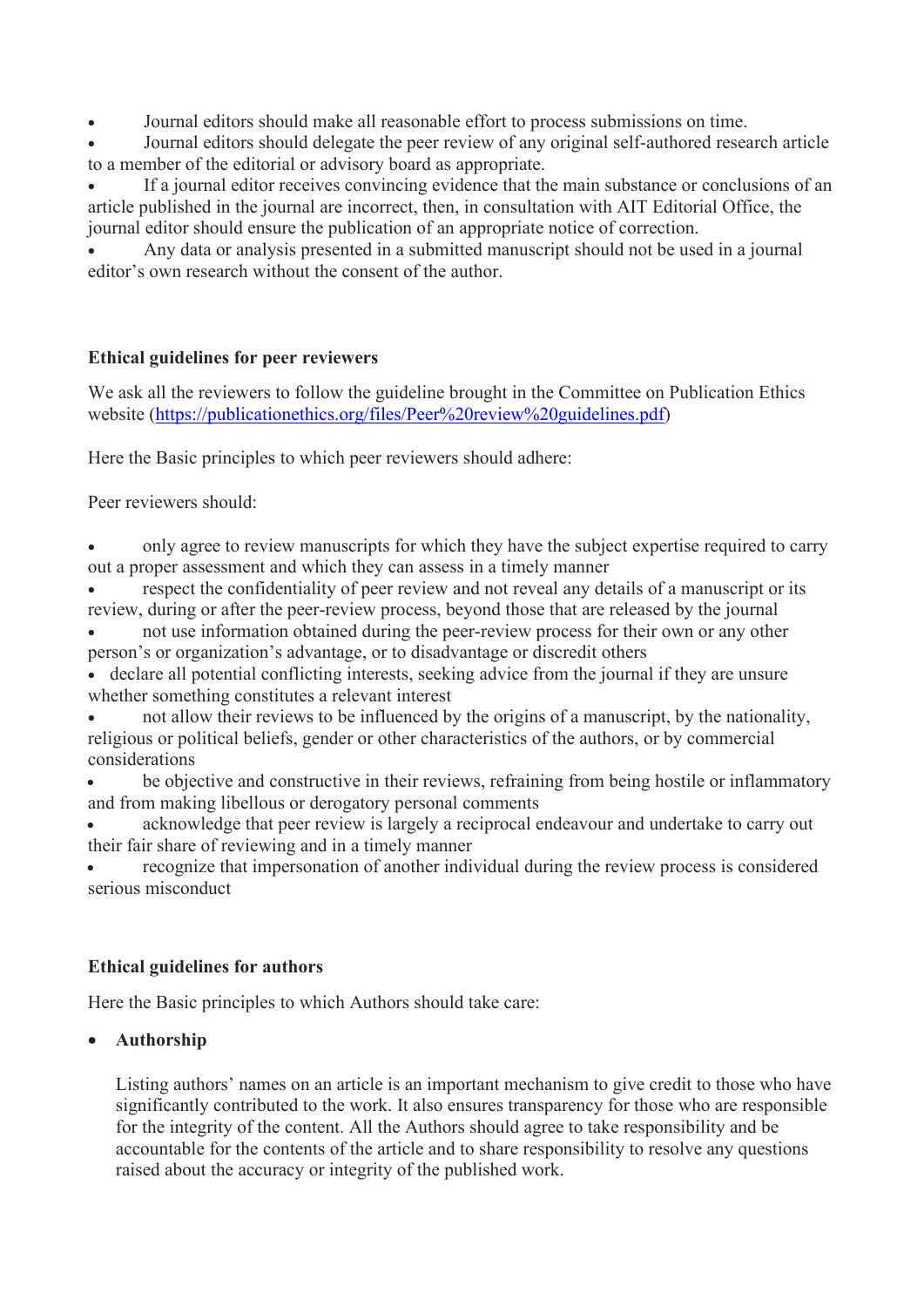Defining authorship: is the collective responsibility of all the individuals who have conducted the work to determine who should be listed as authors, and the order in which authors should be listed.

#### • **Citations**

Articles must cite relevant, timely, and verified literature to support any claims made in the article.

Authors must avoid excessive and inappropriate self-citation or prearrangements among author groups to inappropriately cite each other's work, as this can be considered a form of [misconduct](https://authorservices.taylorandfrancis.com/editorial-policies/misconduct) called citation manipulation. Read the [COPE guidance on citation manipulation.](https://authorservices.taylorandfrancis.com/wp-content/uploads/2015/09/ethics-infographic.png)

If you're the author of a Review article you should ensure the references you cite are relevant and provide a fair and balanced overview of the current state of research or scholarly work on the topic. Your references should not be unfairly biased towards a particular research group, organization or journal.

#### • **Competing interest**

All the co-authors must declare any competing interests relevant to, or which can be perceived to be relevant to the article.

Competing interests can be financial or non-financial in nature. To ensure transparency, you must also declare any associations which can be perceived by others as a competing interest.

#### **Peer review process**

Articles published in **Trends in earth observation** undergo comprehensive **Single-anonymous review** (also called 'single-blind peer review'). The reviewer's name isn't disclosed to the author.

- The Editorial Office receives a paper.
- The journal editor checks the paper against the Series' aims and scope.
- The editor then selects reviewers (usually 2 of your peers) and sends the paper.
- The reviewers read the paper and provide comments, suggestions and a recommendation (reject, revise or accept).
- The editor checks the reviews and sends them to the author(s), with any extra guidance. If there are revisions, the author(s) decides whether to make these and re-submit.
- Authors make amendments and re-submit the paper.
- If the Editor accepts the paper, it moves into production and is published.

### **After the publication: Correction to an Article**

Once published, the articles are permanently available on the AIT website.

Corrections (or Errata Corrige) are published to alert readers to errors in the article that became apparent following the publication of the final article.